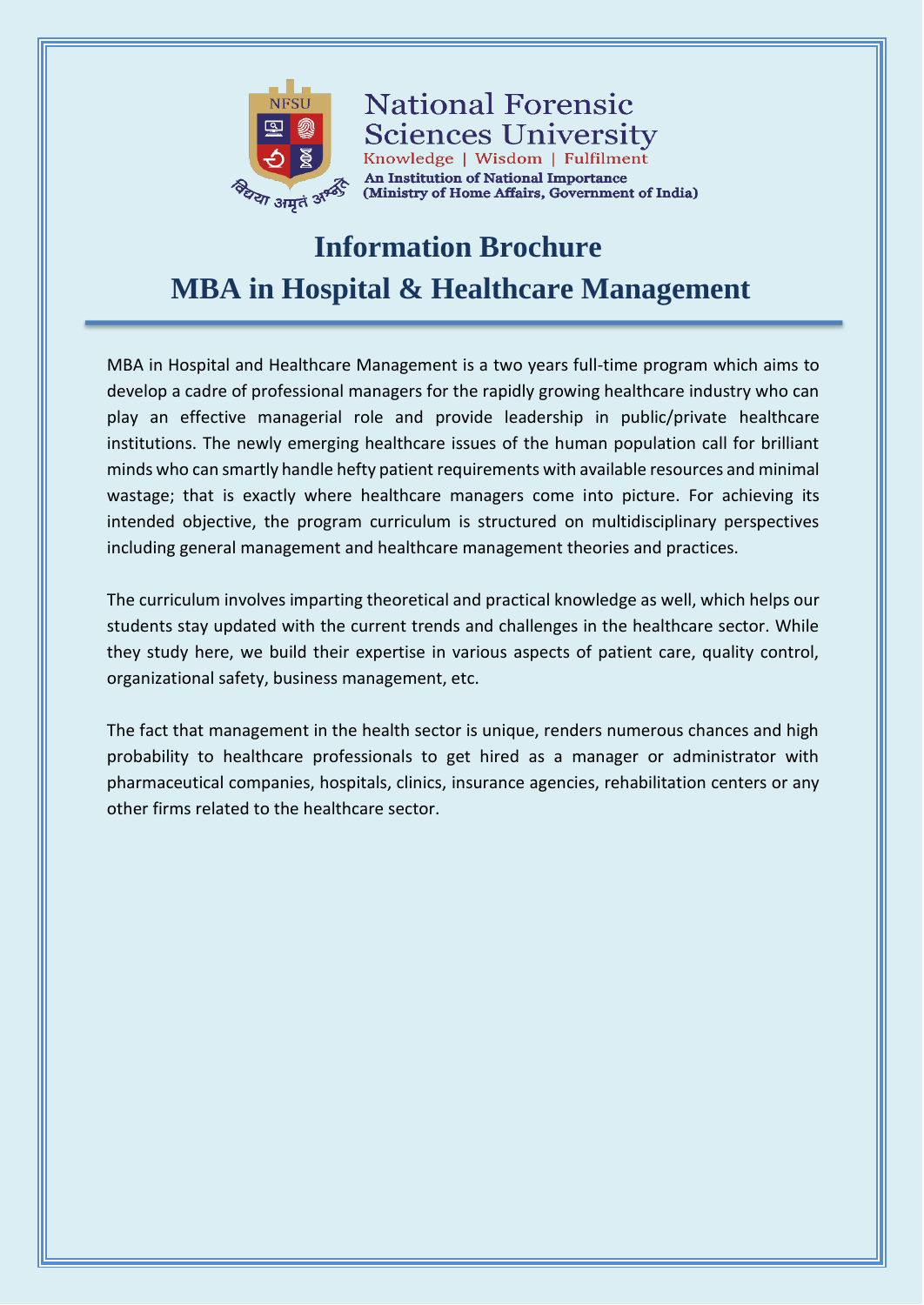

**National Forensic Sciences University** 

Knowledge | Wisdom | Fulfilment **An Institution of National Importance** (Ministry of Home Affairs, Government of India)

## **Course Structure**

## **Semester – I**

- Paper 1: Principles of Management
- Paper 2: Corporate Communication & Organizational Behaviour
- Paper 3: Accounting for Managers
- Paper 4: Health Economics
- Paper 5: Introduction to Forensic Science & Law
- Paper 6: Health Care Policy & Programmes

### **Semester – II**

- Paper 1: Financial Management
- Paper 2: Human Resource Management
- Paper 3: Marketing of Hospital & Health Care Services
- Paper 4: Inventory Control and Supply Chain Management
- Paper 5: Hospital Support & Utility Services
- Paper 6: Quantitative techniques & Research Methodology

## **Semester – III**

- Paper 1: Quality Management
- Paper 2: Risk and Disaster Management
- Paper 3: Patient Behavior and Care
- Paper 4: Legal Aspects of Health Care
- Paper 5: Entrepreneurship
- Paper 6: Hospital Planning

## **Semester – IV**

Internship/ Dissertation/ Major Project